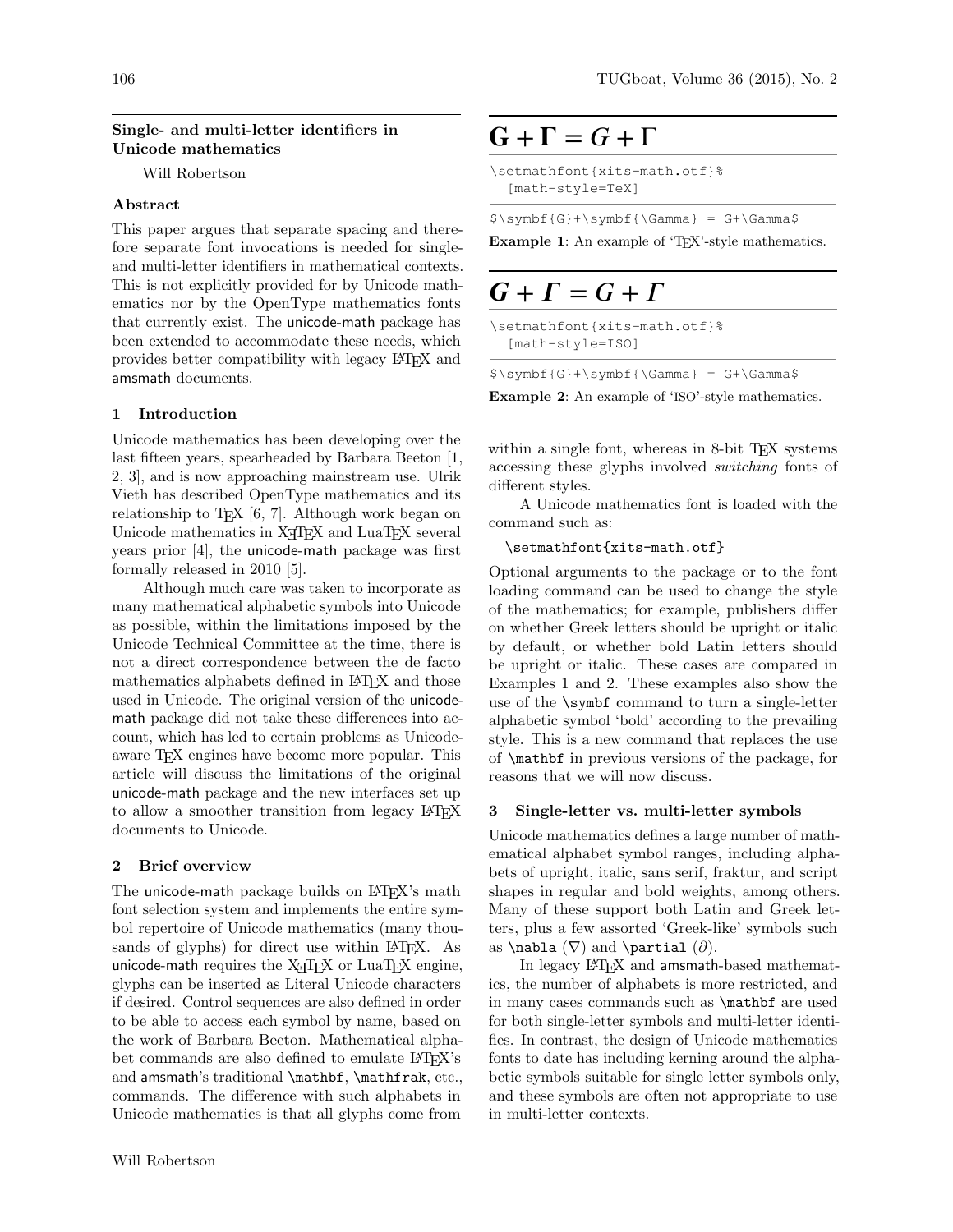Examples are given following of mathematics in which single-letter and multi-letter identifiers are used in the different mathematical contexts for a range of alphabet styles.

#### 3.1 Upright regular text

Upright regular-weight roman text is occasionally used in applied mathematics to represent constants such as e, the exponential:

$$
e^{-st} = e^{-i\omega t}.
$$

In some cases upright roman is used for the complex In some cases upright roman is used for the complex<br>number ( $i = \sqrt{-1}$ ). Since these symbols may be used in contexts in which they appear adjacent to a separate symbol they should have additional spacing to separate them, such as in the (trivial) case of 'ee  $=$ e 2 '. As another common example, the derivative operator  $\frac{d}{dt}$  is often written  $\frac{d}{dt}$ .

In fluid dynamics in particular, dimensionless values such as the Reynolds number Re are often typeset using upright symbols:

$$
\mathrm{Re} = \rho \mathbf{v} l / \mu \,.
$$

Other dimensionless values include, for example, the Froude number (Fr) and the Strouhal number (St). Since these identifiers are essentially abbreviations of words and names, they should be kerned as text to bind the letters together visually.

#### 3.2 Italic text

The aforementioned dimensionless numbers are also frequently typeset as italic text, instead of upright (roman) text:

$$
Re = \rho \mathbf{v} l / \mu \, .
$$

In such cases it is plain that there needs to be a clear distinction between adjacent symbols and the dimensionless number. For  $R$  and  $'e$  there is little difference, but take the Froude number:

$$
Fr \neq Fr
$$

This is typeset with '\mathit{Fr} \neq Fr'. The extra kerning on the right hand side distinguishes the symbols as being separate.

Other examples from the literature include italic being used for operator-like notation, such as in these arbitrary cases taken from the literature:

$$
\overline{Sep}_I(\Sigma_1^{[C]})\,,\qquad \frac{\partial|\det g|}{\partial g_{\mu\nu}}\,.
$$

#### 3.3 Bold upright text

Bold upright alphabetic symbols are commonly used in physics and engineering to denote vectors and matrices:

$$
\mathbf{x} = [x, \, \dot{x}, \, \theta, \, \dot{\theta}]^{\mathrm{T}}.
$$

In mathematics, it is also common for bold upright roman to be used for both single and multi-letter abbreviations such as

 $DG = \text{hom}(G, \mathbf{R}/\mathbf{Z})$   $\mathbf{Grp} \to \mathbf{Ab} \to \mathbf{Grp}$ 

In the first case, the symbols should be kerned as separate glyphs, whereas in the second the letters should be spaced as in text.

Further examples could be given for sans serif regular weight and bold, for example. In contrast, alphabet ranges such as fraktur  $(\mathfrak{A}\mathfrak{B}\mathfrak{C})$  and script (ABC) are generally used for denoting single symbols only— although it is possible to find examples of notation such as

$$
\mathcal{H}\!\mathit{om}\left(\mathcal{H},\mathcal{E}\right).
$$

The term '*Hom*' is in a calligraphic style, whereas its arguments are shown in a 'curly' script style; Unicode mathematics, for now, only supports the latter, but unicode-math can be configured to support both if the font (such as STIX) contains glyphs for both.

The various examples listed above using singleand multi-letter identifiers cannot be represented using a single Unicode mathematics font, since each alphabetic range has a fixed spacing; in general, to date all Unicode mathematics fonts space the alphabetic glyphs as individual letters. Furthermore, when used in 'word-like' contexts, it is important to recognise that multilingual varieties of strings such as 'sin', 'cos', and 'tan' are possible, and that the fonts used to typeset such identifiers should support the entirety of Unicode, not just the restricted set of alphabetic symbols defined as 'mathematical'.

#### 4 Additions to unicode-math

These factors lead to a definite tension between the commands defined originally in unicode-math, which mapped directly to Unicode mathematical alphabetic symbols only, and the commands that users expected from legacy LAT<sub>EX</sub> documents.

Due to the clear requirements of supporting single- and multi-letter identifiers, the approach now taken in unicode-math is to define a new set of commands, \symbf, \symup, \symsf, and so on, which switch to the Unicode mathematics *symbols* that can be used for single-letter identifiers. For multi-letter operators, LATEX's traditional \mathit, \mathbf, etc., commands are retained as font switches, and do not perform any 'remapping' on their inputs. Fraktur and calligraphic alphabets, for example, are defined using \symfrak and \symcal, but familiar LATEX commands \mathfrak and \mathcal are provided as synonyms for backwards compatibility.

Unless explicit fonts for \mathbf and so on are selected (see next), they are automatically selected